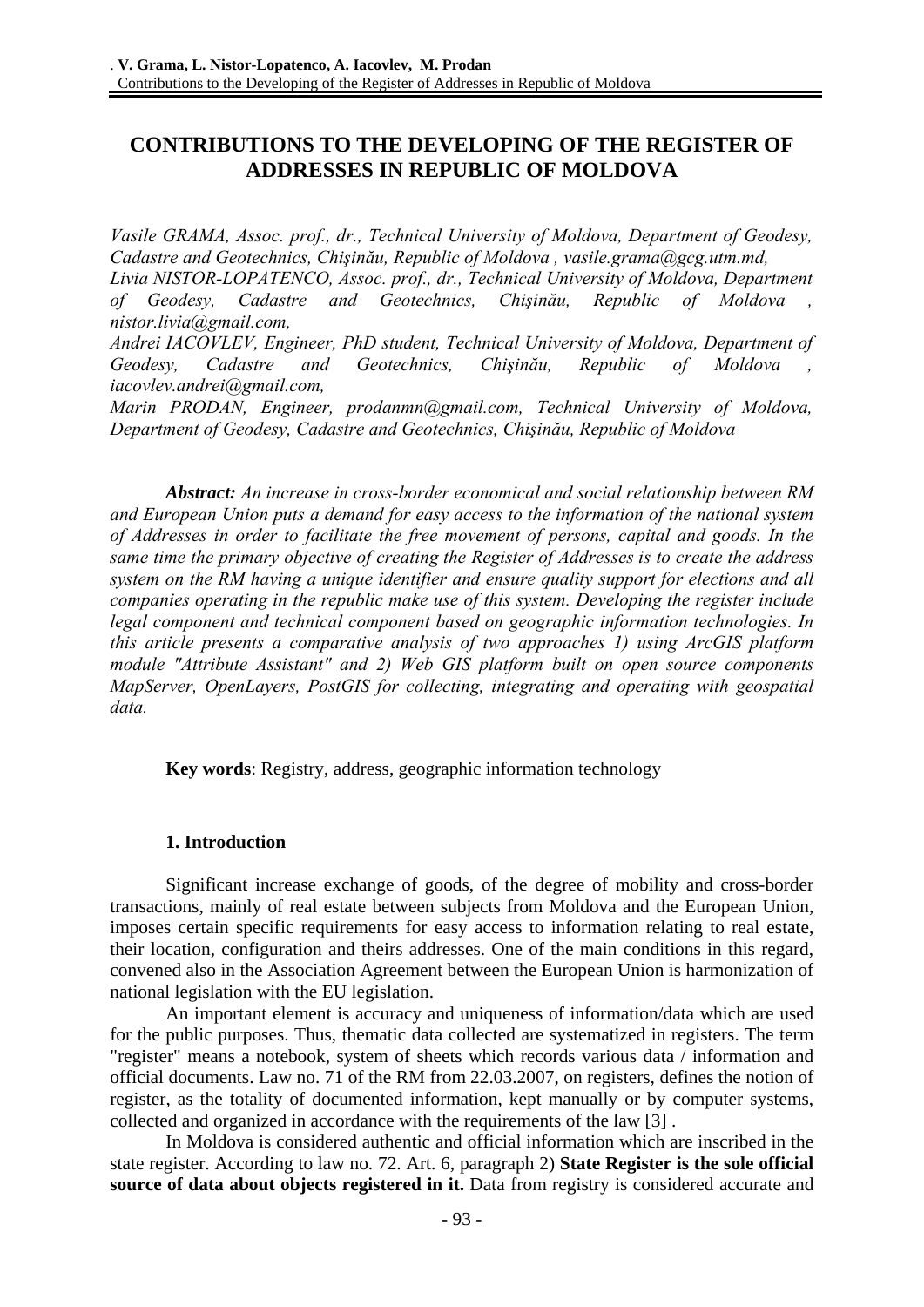true, until proven otherwise. This provides real support for sustainable development, in that the creation and keeping of records of state take into account the following principles and rules:

- o legality of created register;
- o protection of rights for individual and legal persons;
- o protection of personal data of individuals;
- o continuity to maintaining the register;
- o use of unique method of creating and keeping registers;
- o uniquely identify each object registry, using the state system of identifiers;
- o granting unauthorized access to registry data;
- o entering data into the register in one language.

In order to improve legislation and adjusting the national legislation to international standards and best practices, it was necessary to create and operate a system of addresses throughout the Republic of Moldova. For the national managements of **Register of addresses**  the unification process within the EU has become a major point of developing.

Address is the concept known to the public, and everyone knows their own address. Therefore it is an important key into the other systems, for example juridical registration, condominium (housing cooperative) register or property registers. Address is also an important key to the consumers' registers, post and distribution registers, and other location and position services. All this requires a good and well-functioning system for address provision and management in the municipalities [2].

According to INSPIRE directive, the addresses serve several generic purposes, including: location, identification, jurisdiction, sorting and ordering, and emergency response. *General concept of* address is a spatial object that in a human readable way identifies a fixed location of a property.

For this purpose an address has an identifier, e.g. an address number or a building name, which enables a user to distinguish it from the neighbor's addresses, as well as a geographic position, which enables an application to locate the address spatially. The human readable identifier is in the application schema defined as the address "locator". The geographic position is represented as a geographic point.

The data specification defines an address as: "An identification of the fixed location of a property, e.g. plot of land, building, part of building, way of access or other construction, by means of a structured composition of geographic names and identifiers". In the same time specification on *Addresses* is required to facilitate the interoperability of address information between the Member States. Although all national or local address systems share similar concepts and general properties, differences exist in formal and informal standards, rules, schemas and data models within Europe.

The *addressable object* is the spatial object type which can have instances to which it is meaningful to associate addresses in the context of the INSPIRE scope. Address is characterized by spatiality with the structured description explicitly determining the object of address and showing in a locally accepted form. Objects of the register of addresses is territorial unit, a district of republican importance, city, district within a city, settling, village, micro district, block, area, street, side-street, turn, building, apartment.

In this sense, the system of address, have to be a Geographic Information System, in which the database will include the attributive and graphic components.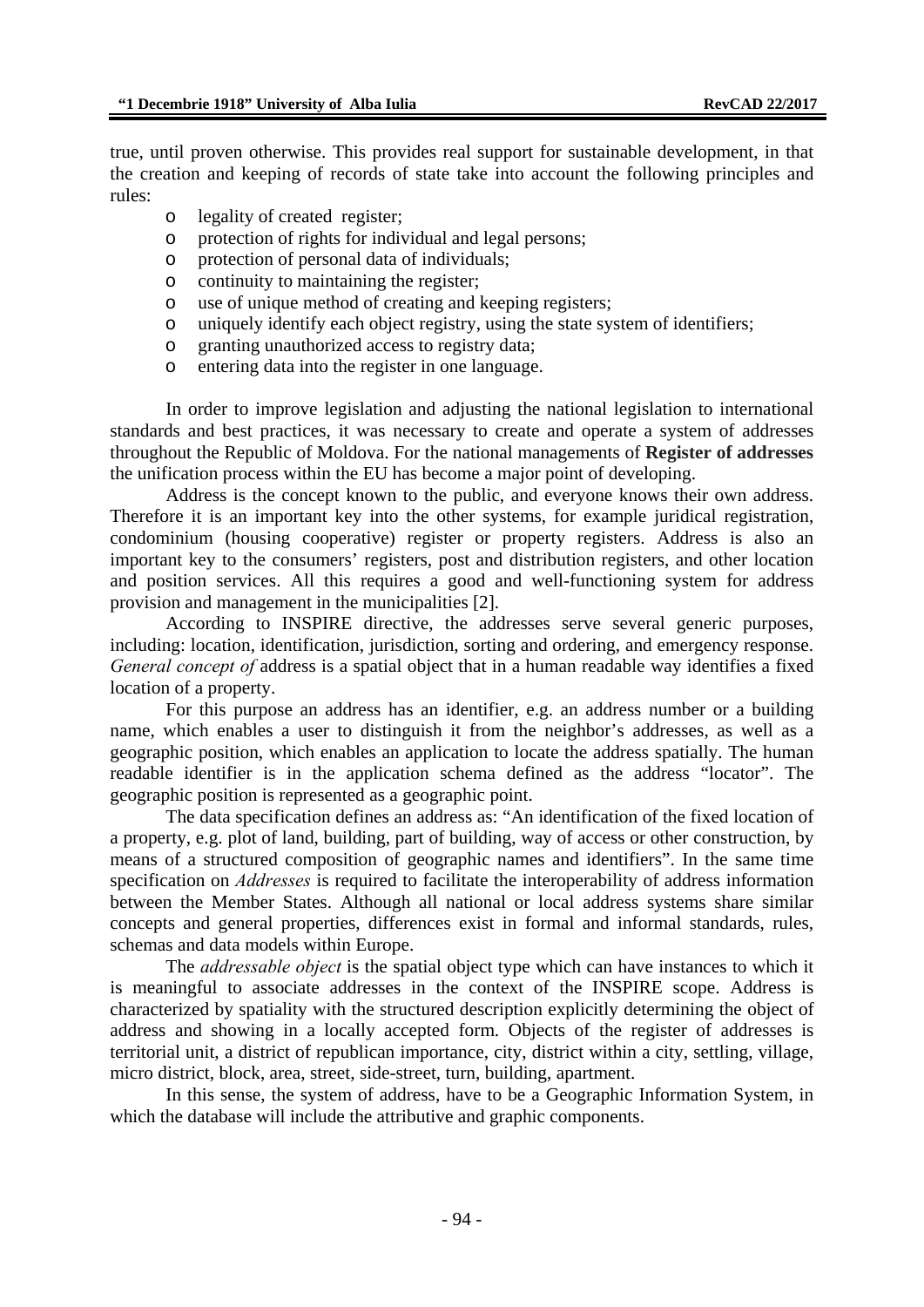### **2. Findings, purpose and requirements**

Currently in Moldova does not exist a well functioning register of the addresses or any other information system of the addresses. Multiple institutions or private and state companies have its own registry of the addresses, or use some old set of data. Significantly, is that each of them supplement or develop its own database of addresses, with the addresses that only know of them. So, each of them has a database completely different from what may have another company. Lack of agreements or protocols on data exchange does not offer the possibility of effective communication between users. In such situations it is questioned absolute correctness of data on addresses.

This situation suggests finding institution responsible for creating and managing address system or address register for RM (ex. Agency for Land Relations and Cadastre of the RM, National Bureau of Statistics etc.). It is important that the responsible institution, besides creating and managing registry, to develop the public services on addresses. In the context of Moldova's integration into the European Union, one of the conditions is to ensure the compatibility of the address system with the rules of the European Convention on the protection of fundamental human rights and freedoms.

The main aim for develop the address register is to create a framework for regulating the conditions and modality for establishing the addresses, including determining the objects for which must be assigned address. Also one of the main conditions is the need for use of uniformity practices across the country, including some mandatory rules to be respected by all actors involved in the process.

The information of address system must be not only a in tabular format (attribute data) but in common with the graphics (spatial data), which is lacking today in many companies. Moreover, today's by applying different kind of software it is possible for collecting and processing different types of spatial and non-spatial data

One the primary objective of creating the Register of Addresses (RoA) is to create the address system on the Republic of Moldova, having a unique identifier and ensure that all stakeholders, companies operating in the republic make use of this system. Changes in this system made to any address have to be seen on all pages at a time. It will be possible to get the post address by giving the address identifier or, vice versa, to get the address identifier by showing the post address.

The Register of Addresses must respond the following general requirements:

• Correct entry of new objects of addresses - upon entering new objects of address (building, street, settling, village, district etc.) into RoA, checking of the cases of their coincidence with other objects in the geographical place of location of these objects should be carried out. If any object so entered coincides with any other geographical objects, operation on the entry of the new address should not be performed and the system must inform about it. Otherwise, the operation should be performed;

- To make alteration to the existing address:
- To alter names of buildings or numbers thereof;
- Change of a buildings relation;
- Change of names of streets;
- Change of a street's relation;
- Change of territorial units' names;
- Change of relation of a territorial unit;
- Change of the object's geometric parameters;
- Retention of the dates of changes made on the objects and rehabilitation of old values;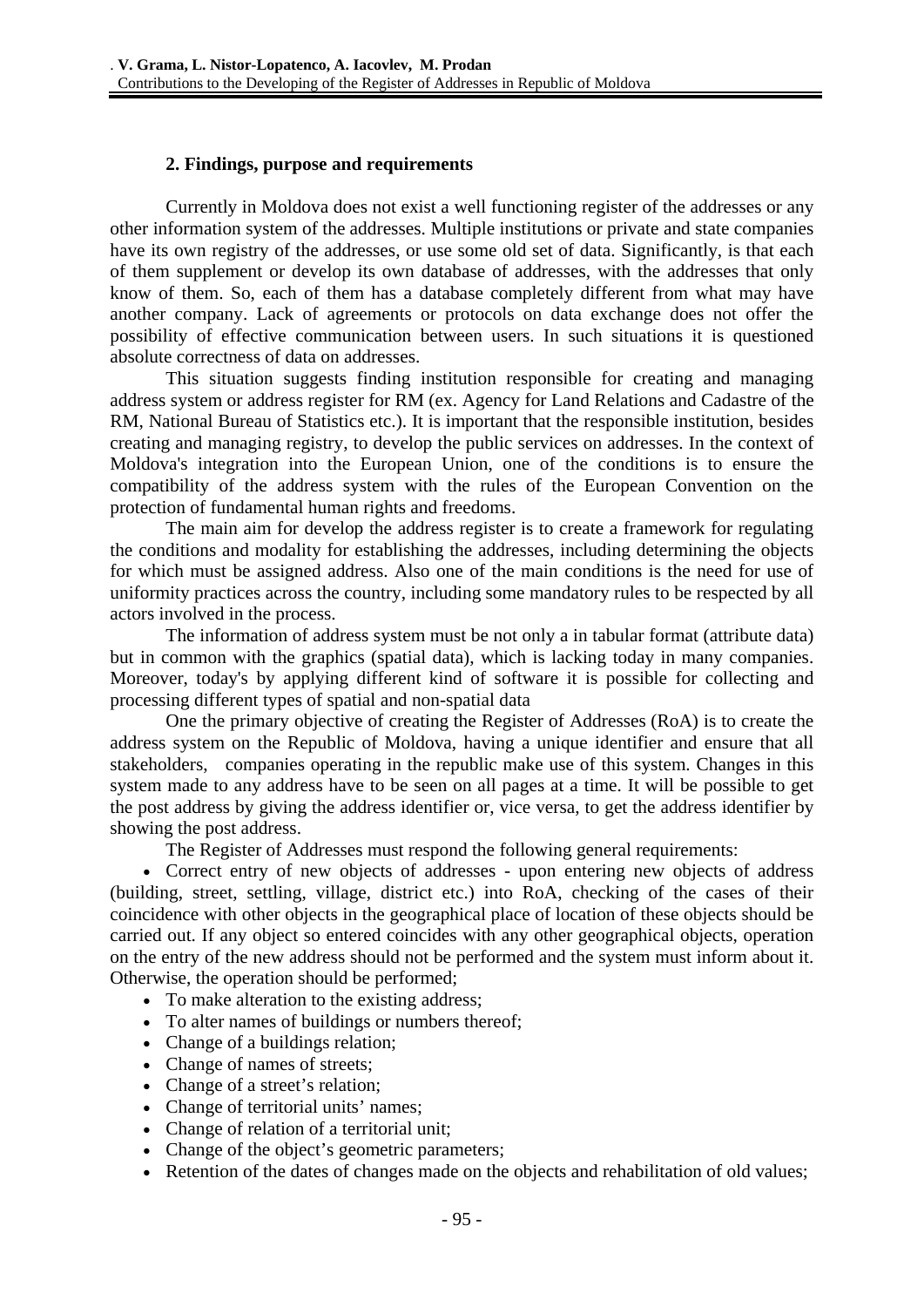- Cancellation of existing data from the Register of Addresses:
	- o Possibility of cancellation of a selected region should be ensured,
	- o Possibility of cancellation of a street should be ensured,
	- o Possibility of cancellation of buildings or structures should be ensured,
	- o Existing addresses may be cancelled based on mentioned reasons.
- The system have to has the potential of universal inquiry:
	- o Search by a user of the objects of address by the attributes of the object;
	- o User's ability to choose any attributes of the results of inquiry;

o Demonstration of the results of the inquiry in the form of a table or a map, depending on the user's wish;

Storing by the system of the given inquiry, changing it and giving the new one.

Storing the information about all changes made to addresses and objects of address:

In the system of RoA, record of information about entering new addresses or objects of address. Information about entering a new address or address of object should be stored;

o Record of information about the changes of address and items of addresses should be carried out in the system of RoA;

o Record of information concerning the cancellation of an address or objects of address should be carried out;

o Upon introduction by a user of certain date into the system of RoA, the list of addresses existing on that date should be given by the system to the user;

- To perform the following operations on the map:
	- o Performing geometrical operations on the objects,
	- o Performing geometrical operations on the objects,
	- o Defining the distance between objects,
	- o Defining the certain type of object on the map being the closest to the point,
	- o Carrying out searches on the map

The purpose of a good address system assume that "Addresses and signs should ensure that everyone easily can locate and identify buildings, homes and other objects or places that it is important to locate. The address should also serve as localisation object and key to relevant information in private and public registries and archives. Entering of addresses into the Cadastre Registry should contribute to a common address system for the whole country".

To succeed in this, there are several important and necessary factors:

- ¾ **Logical and easily understandable a** good address system has to be structured in a logical and easily understandable way and follow the same rules that the address users are used to and comfortable with, while at the same time being common for the whole country. It is of prime importance that it is logical and easy to understand in order to achieve a quick and efficient distribution, which is especially significant for the emergency services "when the seconds count".
- ¾ **Use of street addresses u**sing street or road addresses as opposed to cadastre addresses is important for a well functioning address system.
- ¾ **Visible addresses i**n order to make buildings, houses and other objects or places easy to find, it is important that a requirement to make addresses visible through signs for address names, address numbers, unit numbers etc. is included in the address system regulations.
- ¾ **Clearly defined administrative routines** here must be clearly defined guidelines for the division of responsibilities and tasks within each area of the address work process.
- ¾ **Ongoing maintenance i**t is required that as soon as the decision on the choice, establishment or change of an address name or additional address name is made it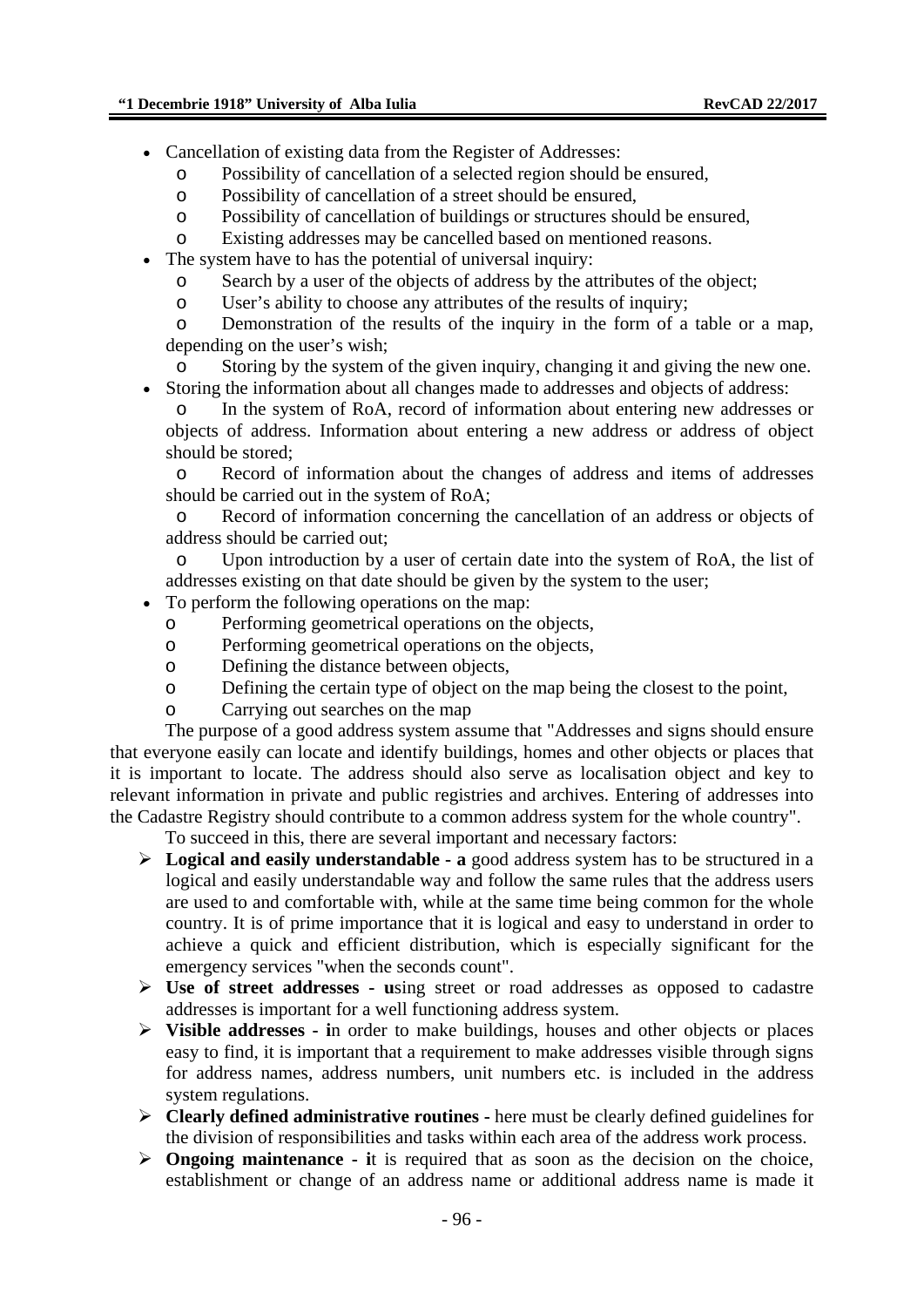should be registered in the Cadastre. The same requirement applies for assigning or change of an address number, section number, etc.

- ¾ **Access, distribution and information i**t is of prime importance to other address users that there is ongoing maintenance of the Cadastre whether they get access. It is also important that routines are in place for how and to whom it is expedient or necessary to give notices or information from the address authority.
- ¾ **Key information in other systems and solutions a**ddress is the concept known to the public, and everyone knows their own address. Therefore it is an important key into the other systems, for example register of populations, register or property. Address is also an important key to the consumers' registers, post and distribution registers, and other location and position services. All this requires a good and wellfunctioning system for address provision and management in the municipalities.

### **3. Development of methodology**

Establishing of the technical specifications on the structure and development of address register in Moldova is expected to be completed after the approval of the law on the system of addresses. It will establish legal aspects including the basic terms:

- *address* all words, numbers, signs spelling, placed in a certain order, indicating the exact geographical position of the addressable object;
- *the number of address* the unique number attributed to the object, identifying it and distinguish an object from another;
- *addressable object* object which can be attributed address;
- State registry of addresses the automated information system and all its data;
- *the automated information system state register of addresses* all computer hardware and software designed to ensure functionality of registry of addresses;
- *data base of the Informational system automated state register of addresses* all registrations, documents and graphic information from the state register of addresses on the addressable objects and other data possessed by local administration etc.

Relevant issues such as categories of objects addressable (space objects), uniform principles and procedure of establishing the configuration, the names of thoroughfares and areas of public circulation, also uniform principles and procedure numbering of objects addressable are established by Regulation on the name of arteries of circulation, public circulation areas and numbering of objects addressable. In category addressable objects, are set the following geographical objects:

a) buildings, including unfinished and in future apparent;

b) main entrances to buildings;

c) spaces, including and in future apparent;

d) parks;

e) squares;

f) rest or recreation areas;

g) sports grounds;

h) authorized parking lots;

i) commercial markets;

j) other items in that can be carried authorized human activity.

The way the assignment of the name, renaming or cancellation of the name of the circulation arteries and/or public circulation areas include the technical and legal procedure: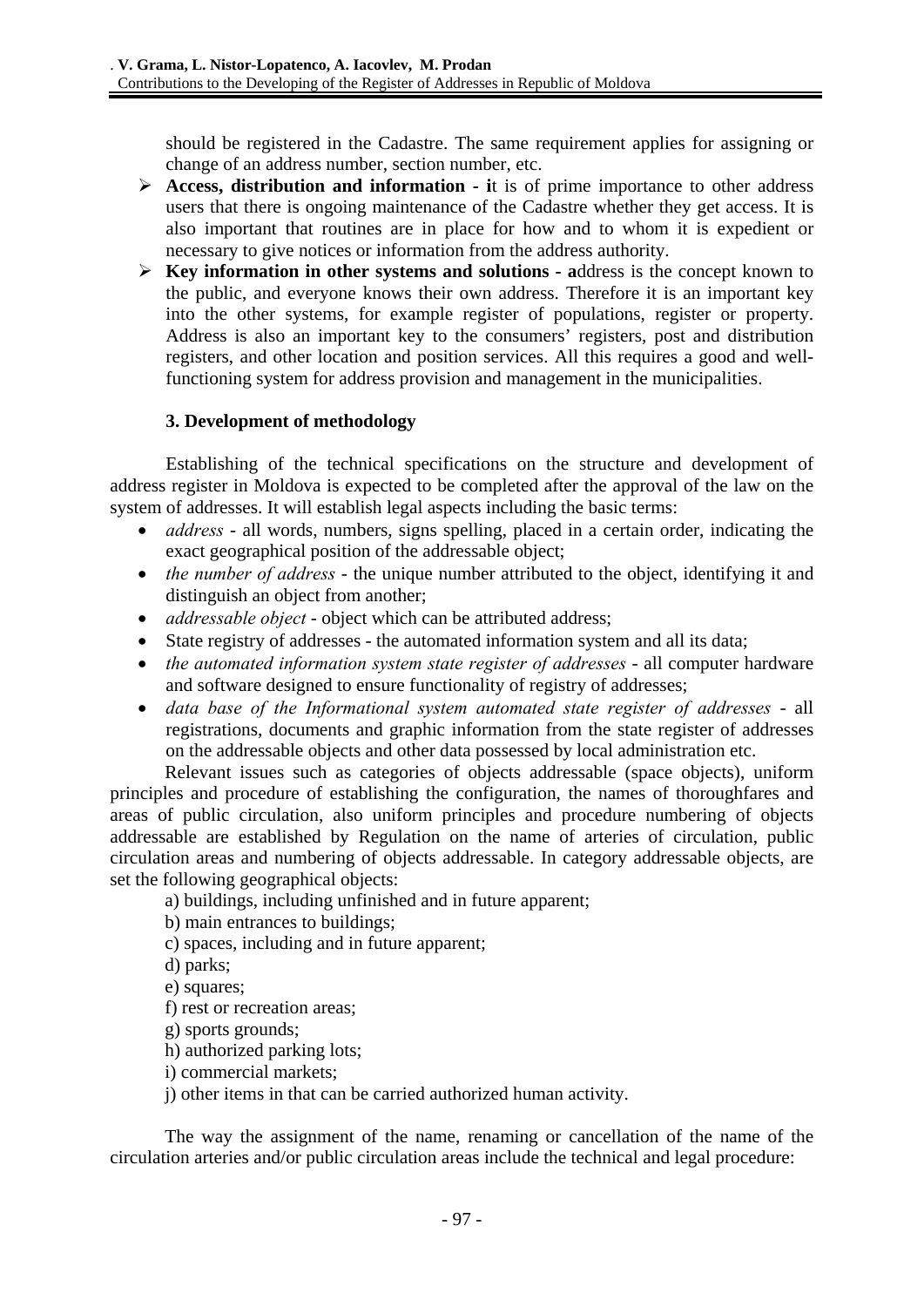- a) preparation of the project for the addresses or a portion of it, indicating artery configuration and direction of movement and / or public circulation area;
- b) drafting local council decision regarding the award of name, renaming or cancellation of the name of thoroughfares and / or public circulation area;
- c) registration of thoroughfares and / or public circulation areas.

### **3.1 GIS software utilization**

With growing demand for real-time access to spatial data have prompted the geospatial information providers to make the data available over the internet. Geographic data is complex, and the way it is presented must be understandable and exploitable. Database of Automated Information System "State Register of addresses" is composed of two components characteristic for Geographic Information System (GIS):

- 1. The attributes (non-spatial information),
- 2. The graphical (spatial data).

### *3.1.1 The goals*

For the purposes of centralized accounting, keeping and use of address data the Address Register should be created in the Republic of Moldova. To accomplish this task we need web browser based application that will be able to:

- 1. Deliver address information to the citizens of the Republic of Moldova that Agency of Land Relations and Cadastre decides to be publicly available;
- 2. Allow agencies, local authorities and private companies to access address data via web browser or via OGC protocols (WMS/WFS/WCS) in an authenticated or public manner;
- 3. API's that will let agencies local authorities and private companies to embed address information and services into their own web-sites.

### *3.1.2 Specific requirements*

The Address Register should be developed using contemporary technologies keeping in view that the user community uses a wide variety of operating systems, computer configurations, browsers and band width. The portal should be developed with the following functionalities:

- 1. The Address Register will be developed both in Romanian, English as well as in Russian language, with both static and dynamic pages Static pages to provide general information on environmental resources, scientific documents etc. Dynamic pages may be populated with information from the database to provide data, plots, etc. for building different scenarios;
- 2. The Address Register should support information in the form of text, maps, satellite images vector data, raster images and multimedia;
- 3. It should also be based on Open Standards and should be able to consume OGC compliant web services;
- 4. The Address Register should have several search criteria useful for the user such as searching by spatial extents, timestamp etc;
- 5. The Address Register should be designed so that, in normal circumstances, no manual intervention by operational staff is required to keep its operation at a high level of efficiency. The administrator should be provided with an easy to use tool to manage the system. The proposed system should be able to prove its efficiency by considering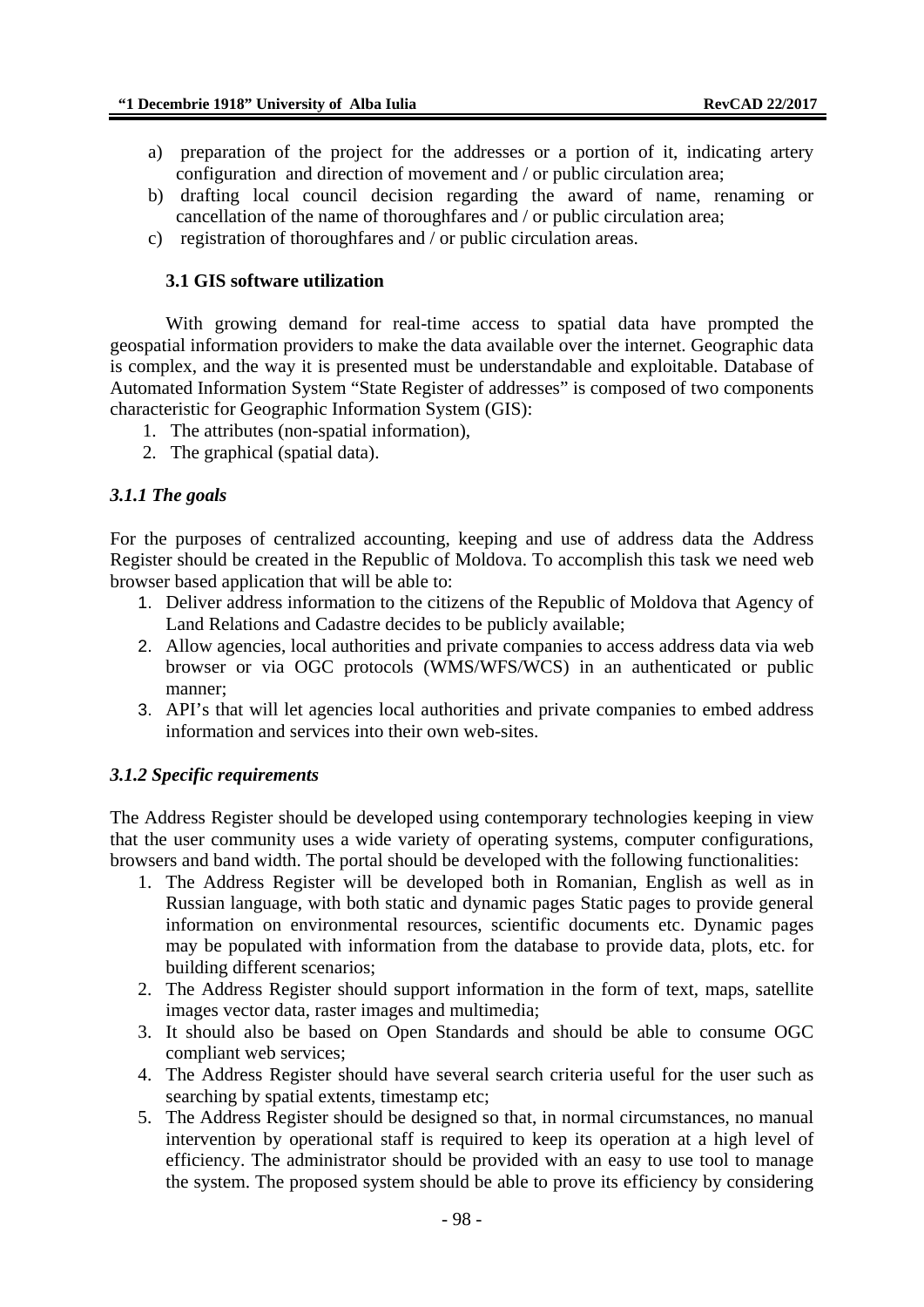the system and data management factor. The administrator should be allowed data provisioning wherein the data duplication can be reduced by utilizing and optimizing existing set of data. The administrator should have the ability to add new roles/uses to the system, delete existing roles/users and manage the permissions for each image for each user/role in the system.

### **3.2 ArcGIS software**

GIS technology mainly includes collecting, systematization and analyzing of information/data. Using ArcGIS tools, which is characterized by simplicity of collecting, recording, editing and database updating for spatial objects, may integrate all specific elements of addresses in Geographic Information System. In order to ensure data interoperability, today is operates through Cloud / Server. Systematization of the information includes the steps of storing, viewing and processing:

- Data storage is carried out through a lot of devices. Mostly data can be collected and stored in databases using mobile phones, GPS devices, desktop software;.
- The data visualization can be achieved using web and desktop applications, mobile devices and many other software that can access server data via Internet;
- Processing of the data collected and stored on the server is performed by desktop application that installs on any machine that can perform computational analysis, filtering, management of data collected. Data analysis can also be performed using web applications on mobile devices, tablets and desktops.

To ensure all three components is using ArcGIS Server, powerful tool for creating and managing web services and of the applications with spatial data. ArcGIS Server is largely implemented in the different local systems, which is service oriented for institutions and use a cloud for storing information. The software creates mapping services able to create and edit items directly in the browser space and support the databases such as:

- PostgreSQL,
- Microsoft SOL Server,
- IBM DB2,
- Informix.
- Oracle.

The portal for ArcGIS create applications for different kind of devices. Dashboard, free application that allows viewing real-time status of spatial objects (seconds). The tool is easy to use and requires no special knowledge. It allows to create dynamic reports using widgets to configure and represent the requested information. Important is the ability to create backups or importing other types of data in the centralized database. The backup is done automatically on request.

Systematization of data allow having a user configuration depending of the role of user which can view, update, query and delete objects from the database. Access to the portal is doing via HTTP / HTTPS, which is a secure connection encapsulated in a flow SSL / TLS that encrypt the data transmitted from a web browser access to the server, it ensures data security.

GIS resources such as maps and globes that have been made available on ArcGIS for Server are referred to as services [4]. The purpose of an ArcGIS Server site is to receive requests to the services, fulfill them, and send results back to client applications that need to use them. The GIS server provides a set of tools that allow you to manage the services, for example, you can use the ArcGIS Server Manager application to add and remove services. It's useful to understand how an ArcGIS Server site is put together so that you can build a site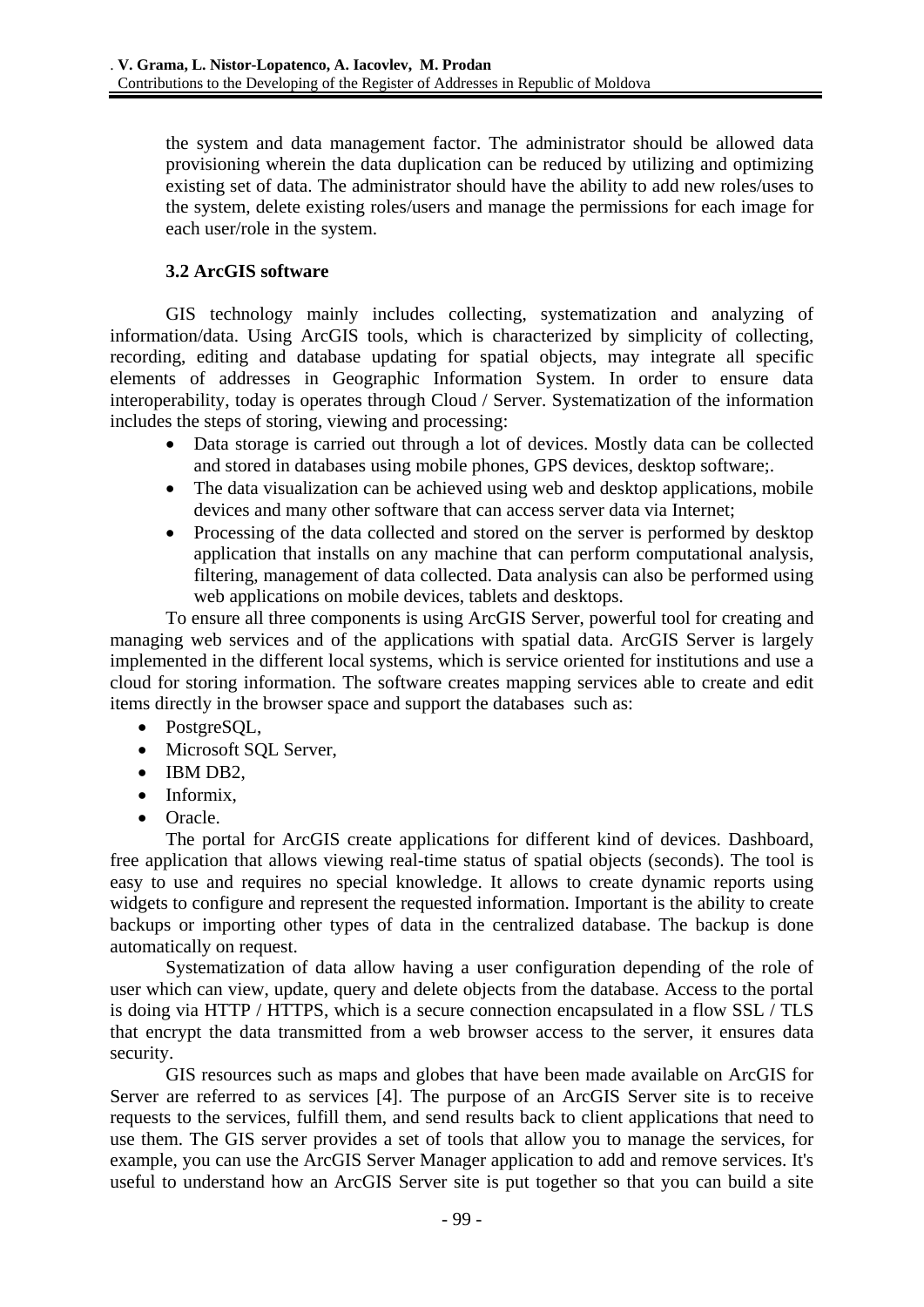where GIS services run efficiently and fulfill the needs of your applications. The ArcGIS platform is open and interoperable. Significantly is a possibility editing and correcting addresses using models of different symbolization. These models can be created by a GIS specialist or can be downloaded from the official website web www.esri.com www.arcgis.com. Underlying these models the map tool is "Attribute Assistant" which essentially facilitates the operations of correction and editing spatial and tabular (non-spatial) data.

### **3.3 Open source solution**

### *3.3.1 Web User Interface*

With growing demand for real-time access to spatial data have prompted the geospatial information providers to make the data available over the internet. Geographic data is complex, and the way it is presented must be understandable and exploitable. The clients demand a user-friendly interface, proposing intuitive commands with graphic sophistication to facilitate visualization. Clients also want the interface to fit their own requirement, in terms of data relevancy and functionalities. Finally, continuous adaptation to changing scenario is a reality that geospatial information providers have to tackle. To modify user interfaces at any time and customize them in detail efficient tools are required. Re-usable independent components that can be mixed in unnumbered combinations help service providers to offer user interfaces that fulfill their clients' business cases, in a flexible and cost-effective way.

### *3.3.2 System architecture*

Address Register should support the following operating systems on the backend: Windows, Linux. Database should match the following criteria:

- 1. Spatially enabled,
- 2. Compliant with OpenGIS Implementation Specification for Geographic information Simple feature access,
- 3. Compliant with Simple Features SQL Types and Functions,
- 4. Basic topology support,
- 5. Data validation,
- 6. Coordinate transformation,
- 7. Programming APIs,
- 8. Support of replication, clustering, and connection pooling.

Data rendering and delivering software should match the following criteria:

- 1. Advanced cartographic output
	- a. Scale dependent feature drawing and application execution,
	- b. Feature labeling including label collision mediation,
	- c. TrueType fonts,
	- d. Map element automation (scalebar, reference map, and legend),
	- e. Thematic mapping using logical or regular expression-based classes.
- 2. Support for popular scripting and development environments, at least one of the languages from the following list: PHP, Python, Perl, Ruby, Java, NET.
- 3. Support of numerous Open Geospatial Consortium OGC standards like WMS (client/server), WFS (client/server), WMC, WCS, SLD, GML, SOS.
- 4. Support of the following raster and vector data formats: TIFF/GeoTIFF, ESRI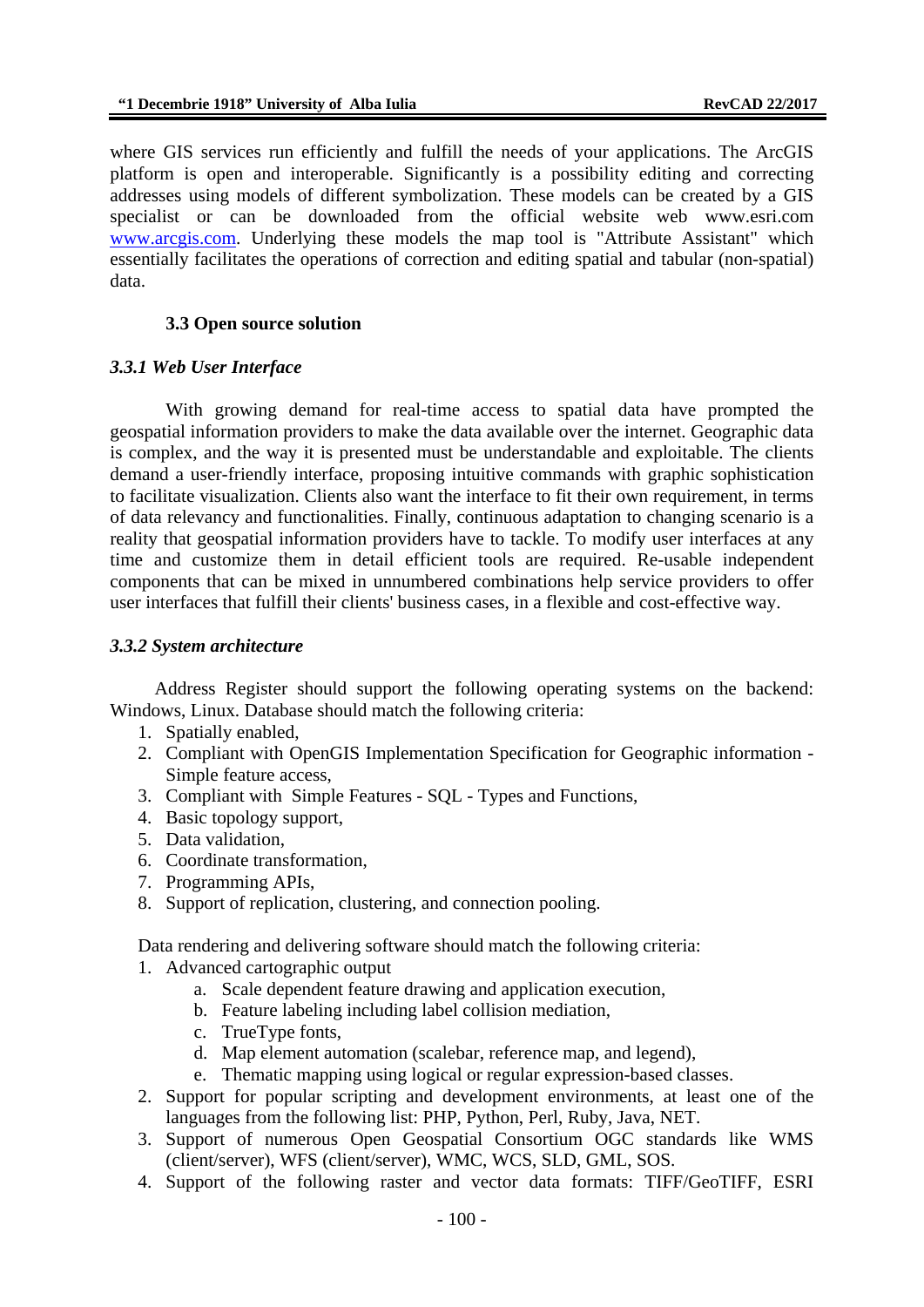shapfiles, PostGIS, ESRI ArcSDE, Oracle Spatial, MapInfo File, GML.

5. On-the-fly map projection support to and from WGS84, MOLDREF99, WGS 84/UTM zone 35N.

Frontend library for displaying map data should match the following criteria:

- 1. Pure JavaScript, should not require additional 3rd party plugins,
- 2. Supported browsers: Safari, Chrome, Firefox 4.\*, Firefox 3.6.\*, IE 9.0, IE 8.0, IE 7.0, IE 6.0.

## *3.3.2 User interface and workflow*

For all types of users the interface and workflow will respond to the follows aspects:

- 1. The application should be available to the users in 3 languages Romanian, English, Russian;
- 2. Navigation, user should be able to pan the map, zoom into a region, change map scale, zoom to maximum extents;
- 3. Control layer visibility;
- 4. Legend of visible layers;
- 5. Get information about geographical features. For example by clicking on the road it's name, reference, pavement type would be displayed;
- 6. Search available vector layers by their attributes. For example if the user types *M* and select the layer roads and the attribute name It should display all roads with name containing letter *M*. User should be able to click on each individual feature to zoom into and limit the search to the current map window extents.
- 7. Measure distances and areas
- 8. Printing current map layout
- 9. Share current map layout. User should be able to get an URL that contains information about current map layout (position, zoom, visible layers), if someone will open this link he will get zoomed to exact same position and visible layers.
- 10. Quick search with auto-complete using address database. This text box should always be available to the user while he is working with the map. By typing the address in this text box user will select from the list of found addresses and zoom to the selected one.
- 11. Display of metadata for each layer like title, description, data provider, access constraints, contact information, etc.
- 12. Geolocation, use browser geolocation API if available to determine user's position.

The automated system RoA includes user authentication and data (layers) editing. The Administrator interface and work flow is creating. The information systems have ability to create complex cartographic symbols and manage data (vector and raster). The automated system RoA created on the base of the open source platform was test via application of the Apache HTTP server benchmarking tool [5], the test application was supported the deliverers of more then **300** requests per second for a 256x256 cached tile image of the ortophoto layer and more then **30** requests per second for a WMS request with parameters WIDTH=1280&HEIGHT=1024&FORMAT=image/jpeg of the ortophoto layer. The test was done with a separate machine over gigabit Ethernet.

In context of security content and services should be protected by the user role-based access control configured from administrator panel. Users should be able to access the server via https and application should be tested for the common vulnerabilities like SQL injections, cross site scripting, remote code execution. A firewall should be properly configured.